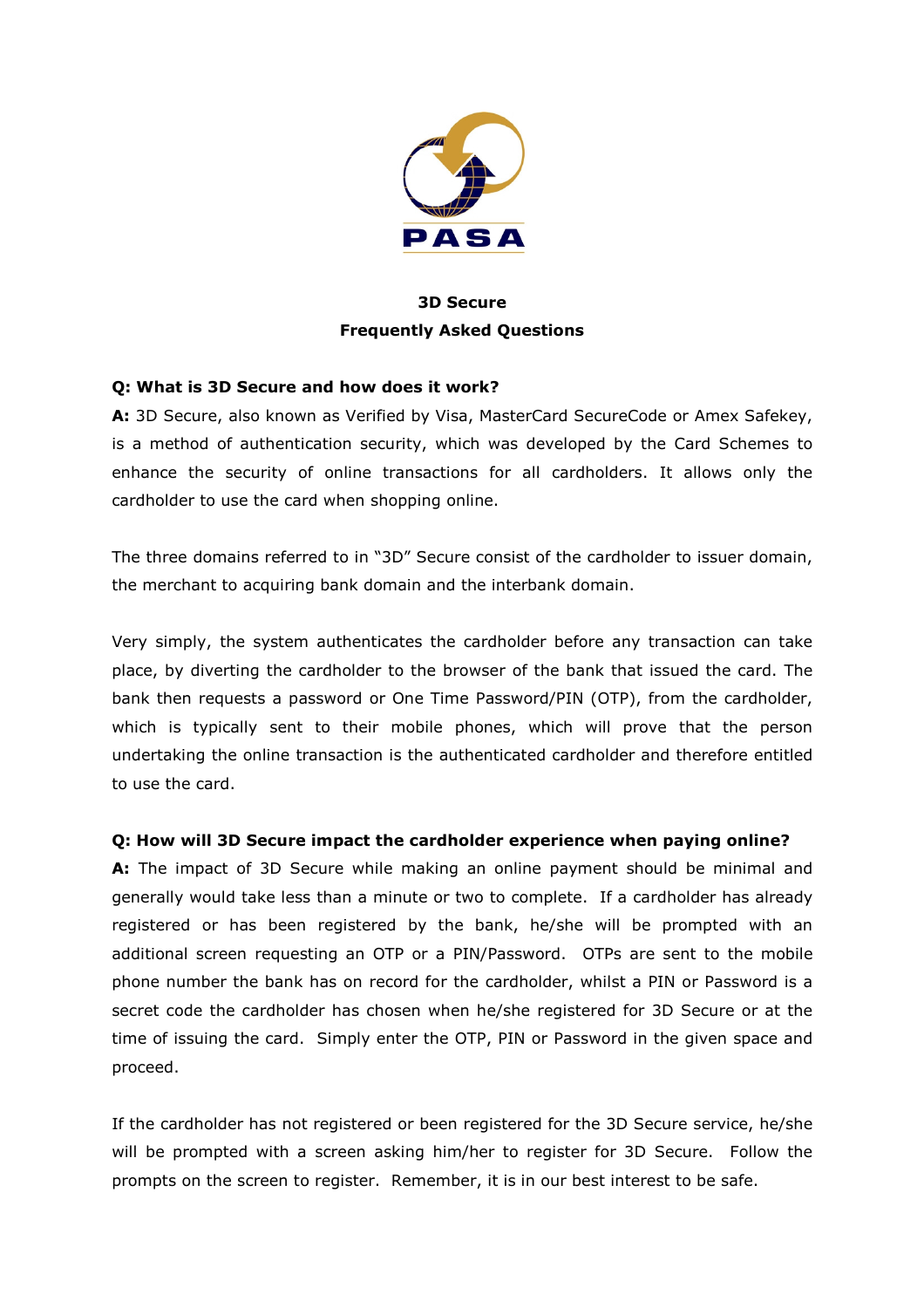#### Q: How much of a problem is online fraud in South Africa?

A: According to the official South African Banking Risk Information Centre (SABRIC), Card Not Present (CNP) fraud consisting of e-commerce (online), m-commerce (mobile) and MOTO (mail order and telephone order) transactions contributed 48.7% of the total credit card fraud losses in 2013. This is in contrast to e-commerce merchants only making up less than 3% of the total merchant base. Therefore, due to the continued growth in e-commerce, it essential that additional measures be put in place to meet this changing environment.

#### Q: How does PASA foresee this clamping down on online fraud?

A: Whilst there are other industry initiatives happening that would address keeping card data safe, the additional authentication of e-commerce transactions via 3D Secure will reduce instances where card numbers have been compromised and then used by fraudsters for online shopping. Just as EMV compliant chip and PIN technology has been used to counter physical card fraud, so 3D Secure is intended to achieve the same outcome in the online environment.

#### Q: Will all banks be using the system?

A: Of the 8 issuing banks currently offering traditional e-commerce capability on their cards, the 6 large e-commerce volume banks all use 3D Secure. This accounts for 99% of all e-commerce transactions.

#### Q: How do cardholders register/activate 3D Secure?

A: Banks have already enrolled all cards capable of doing 3D Secure transactions for the service. Additionally, 87% of all e-commerce cardholders have already been activated to use 3D Secure. In the exceptional case of a first time e-commerce user or a new cardholder who has not been activated, the cardholder will be prompted with an activation screen during its first purchase.

#### Q: Are all e-commerce enabled cards capable of doing 3D Secure?

A: No, for practical reasons not all e-commerce enabled cards are able to participate in 3D Secure. For example, although corporate credit cards allow for e-commerce functionality, it will not be enrolled for 3D Secure. This will however not impact the functionality of the card.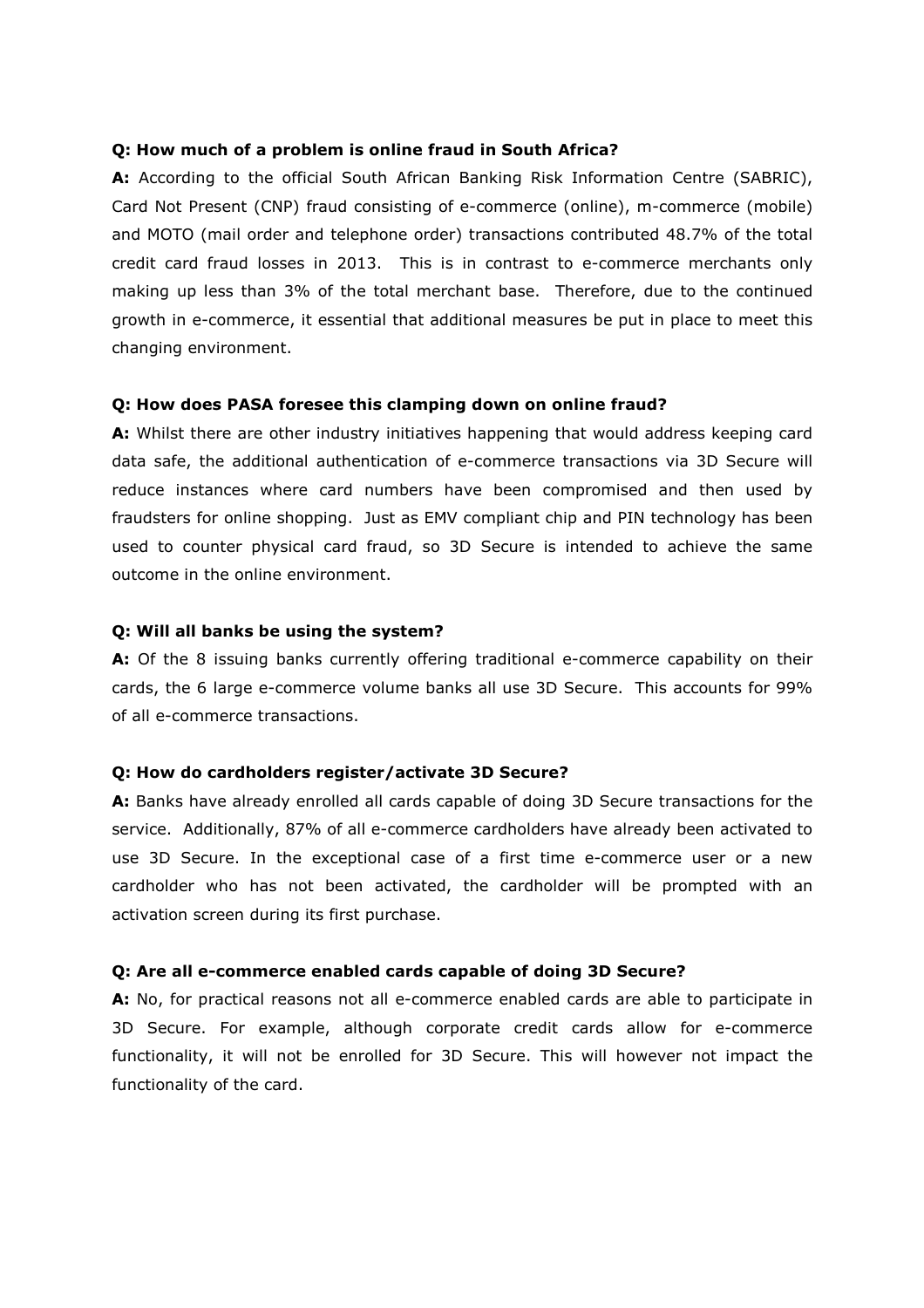### Q: How does 3D Secure benefit the cardholder?

A: The intention behind the system is that cardholders will have a decreased risk of their cards being fraudulently used on the Internet – in essence this system creates a safer online shopping environment.

Because the issuing bank prompts the cardholder for a password that is known only to the bank and the cardholder, nobody else will be able to use the card to make online payments without also having the cardholder's mobile phone or PIN number. Additionally, since the merchant does not know this password and is not responsible for capturing it; it can be used by the issuing bank as evidence that the purchaser is indeed their cardholder.

Online shopping is already developed with high levels of security and encryption whenever the card is used. The main reason for the current high levels of CNP fraud currently experienced is that card details are fraudulently used to shop online without a prompt for an additional security code/PIN. 3D Secure offers this additional layer of security to protect the cardholder from any unauthorised use of the card.

The 3D Secure process can be compared to entering a PIN at a point-of-sale machine when doing a purchase in the card present environment.

### Q: What has PASA's involvement been in 3D Secure?

A: The Payment Association of South Africa (PASA) is appointed by the South African Reserve Bank to ensure the safety and efficiency of the National Payment System and securing the Card Payment System has been a priority for the last two to three years. During February 2013 PASA made the decision to mandate all South African e-commerce merchants to be enrolled and active in the 3D Secure programme by 28 February 2014.

In line with this compliance, PASA has been:

- Encouraging banks and merchants to educate cardholders and increase awareness of 3D Secure and related fraud
- Working with banks and merchants in understanding how to handle cards that are not eligible for, or capable of performing, 3D Secure transactions
- Clarifying the process to enable cardholders to transact using 3D Secure
- Communicating and clarifying technical specifications and standards to ensure compliance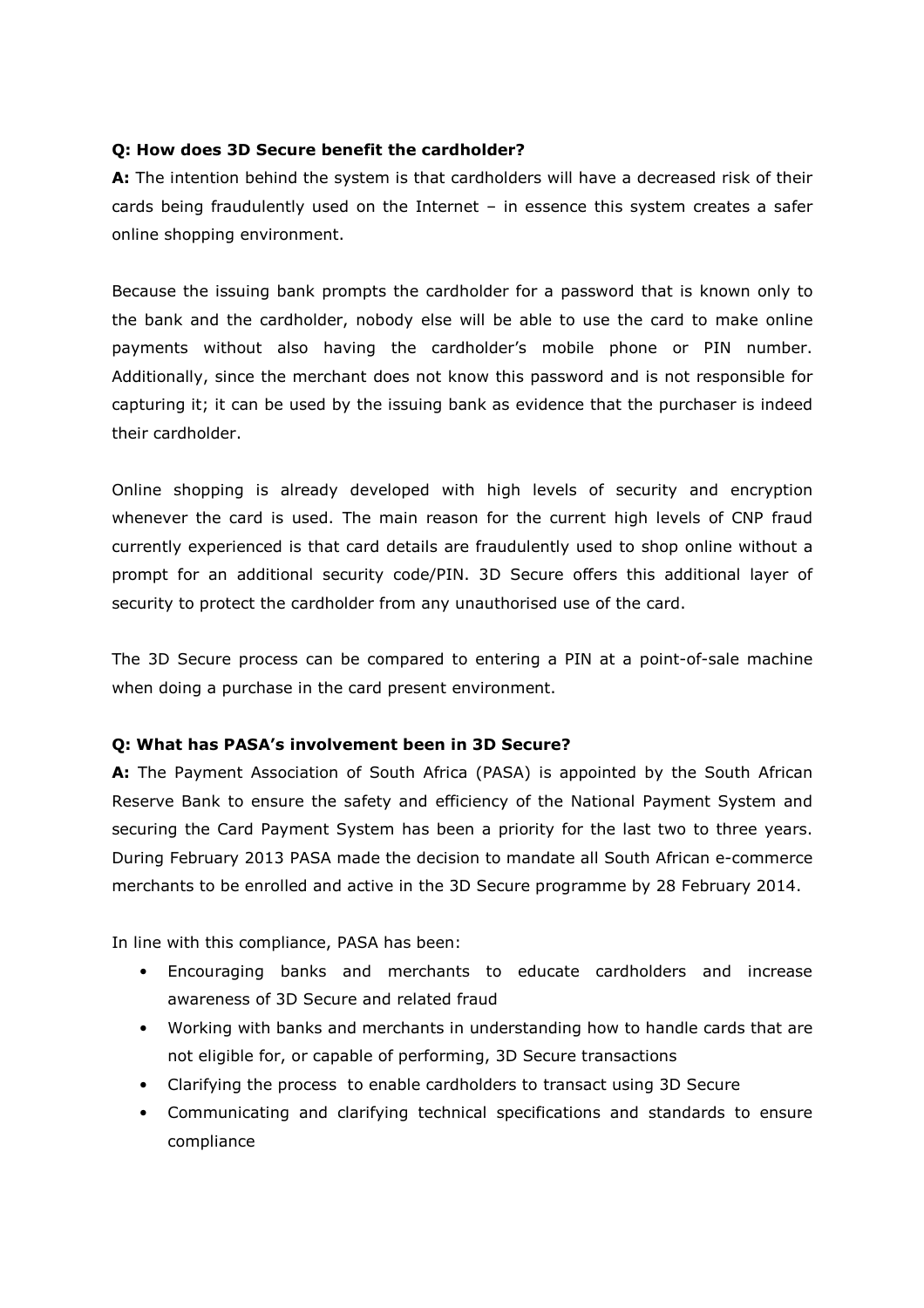This PASA initiative has also been formally endorsed by the South African Reserve Bank (SARB). In the announcement on 11 March 2014 of new card interchange rates, the SARB has incentivised the adoption of 3D Secure by merchants by allowing a differentiated interchange rate.

#### Q: When is the implementation deadline?

A: The official implementation deadline for all e-commerce merchants was 28 February 2014. However, many merchants have been using the 3D Secure service for some time already.

#### Q: Have all merchants moved over to this system?

A: PASA has been working closely with the banks and the e-commerce merchants to ensure implementation of 3D Secure and 91% of South African merchants have put the necessary structures in place to meet the  $28<sup>th</sup>$  February deadline. PASA and the banks will be working with the remaining merchants to ensure they move over to the safer system as soon as possible.

#### Q: Are there cost implications for the cardholder?

A: In most instances the registration and activation of 3D Secure happens at no additional cost to the cardholder. Cardholders are encouraged to review their banks' pricing structures or enquire from their banks to be sure of related bank charges, if any.

### Q: Some tips for a good 3D Secure experience

A: 3D Secure is not a new system and cardholders should not be anxious or nervous to use it. Many merchants have been using 3D Secure effectively for a number of years and we see thousands of 3D Secure transactions going through the system every month. The deadline of 28 February 2014 will however ensure a more uniform approach to e-commerce security. Some tips for a good experience include:

- Ensure you have the card you wish to pay with ready.
- Ensure you have your mobile phone with you to receive the OTP or you know what your PIN or Password is, depending on what your bank's authentication method is.
- After entering your PIN/Password, the system may take a couple of seconds to authenticate your PIN/Password. This is normal – do not close the browser.
- If you receive an error message, be sure to read the message on the screen. You may have entered your PIN/Password incorrectly in which case you will be allowed to retry. Although minimal, there may also be other reasons why the